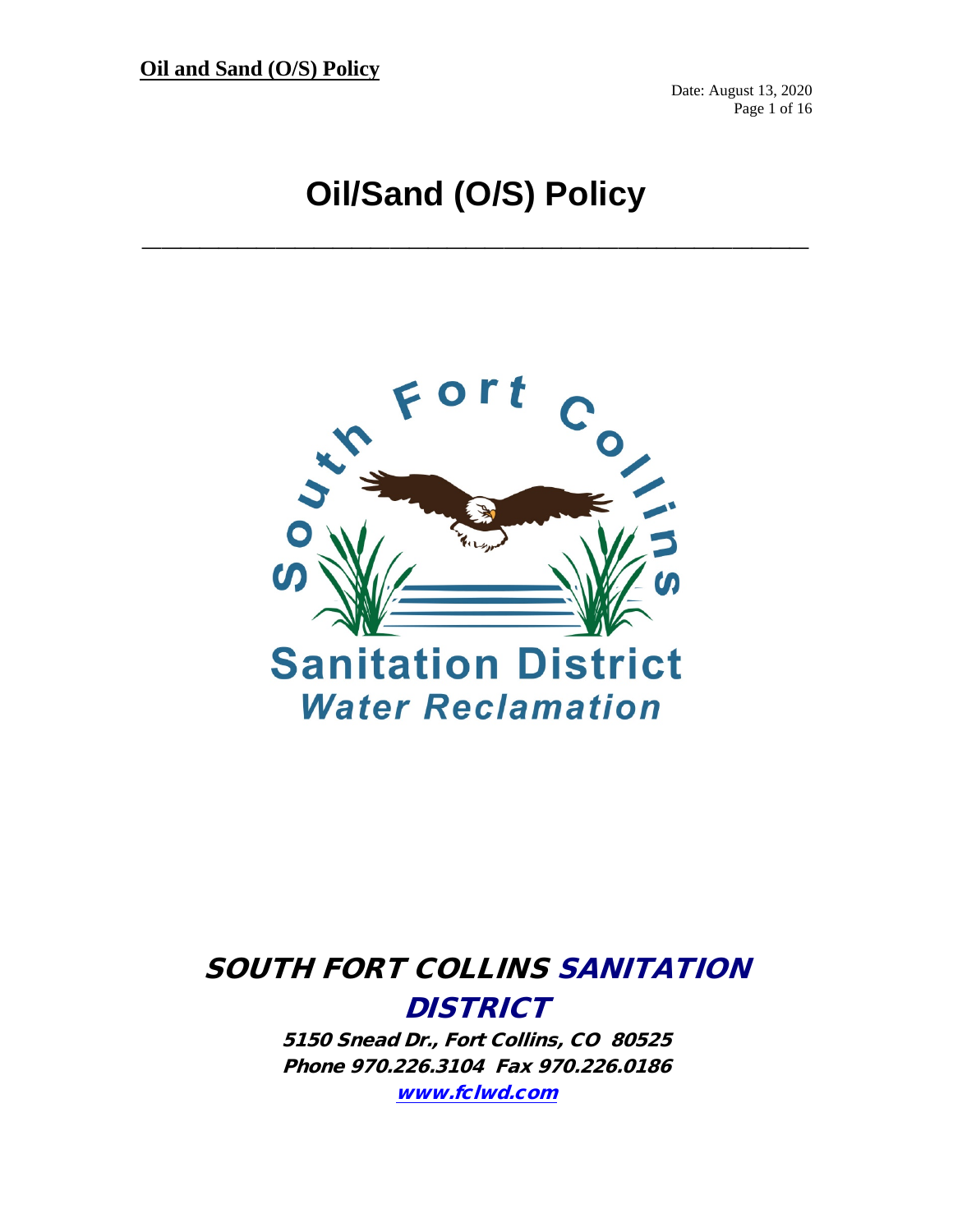## **TABLE OF CONTENTS**

|               | <b>TITLE</b> | <b>PAGE NUMBER</b> |
|---------------|--------------|--------------------|
| 1.0           |              |                    |
| 2.0           |              |                    |
| 2.1           |              |                    |
| $2.2^{\circ}$ |              |                    |
|               | 2.2.1        |                    |
|               | 222          |                    |
| 3.0           |              |                    |
| 3.1           |              |                    |
| 3.2           |              |                    |
| 4.0           |              |                    |
| 4.1           |              |                    |
| 4.2           |              |                    |
| 4.3           |              |                    |
| 5.0           |              |                    |
| 5.1           |              |                    |
| 5.2           |              |                    |
|               | 5.2.1        |                    |
|               | 5.2.2        |                    |
|               | 5.2.3        |                    |
|               | 5.2.4        |                    |
| 5.3           |              |                    |
| 5.4           |              |                    |
| 5.5           |              |                    |
| 5.6           |              |                    |
| 6.0           |              |                    |
| 7.0           |              |                    |
| 8.0           |              |                    |
| 9.0           |              |                    |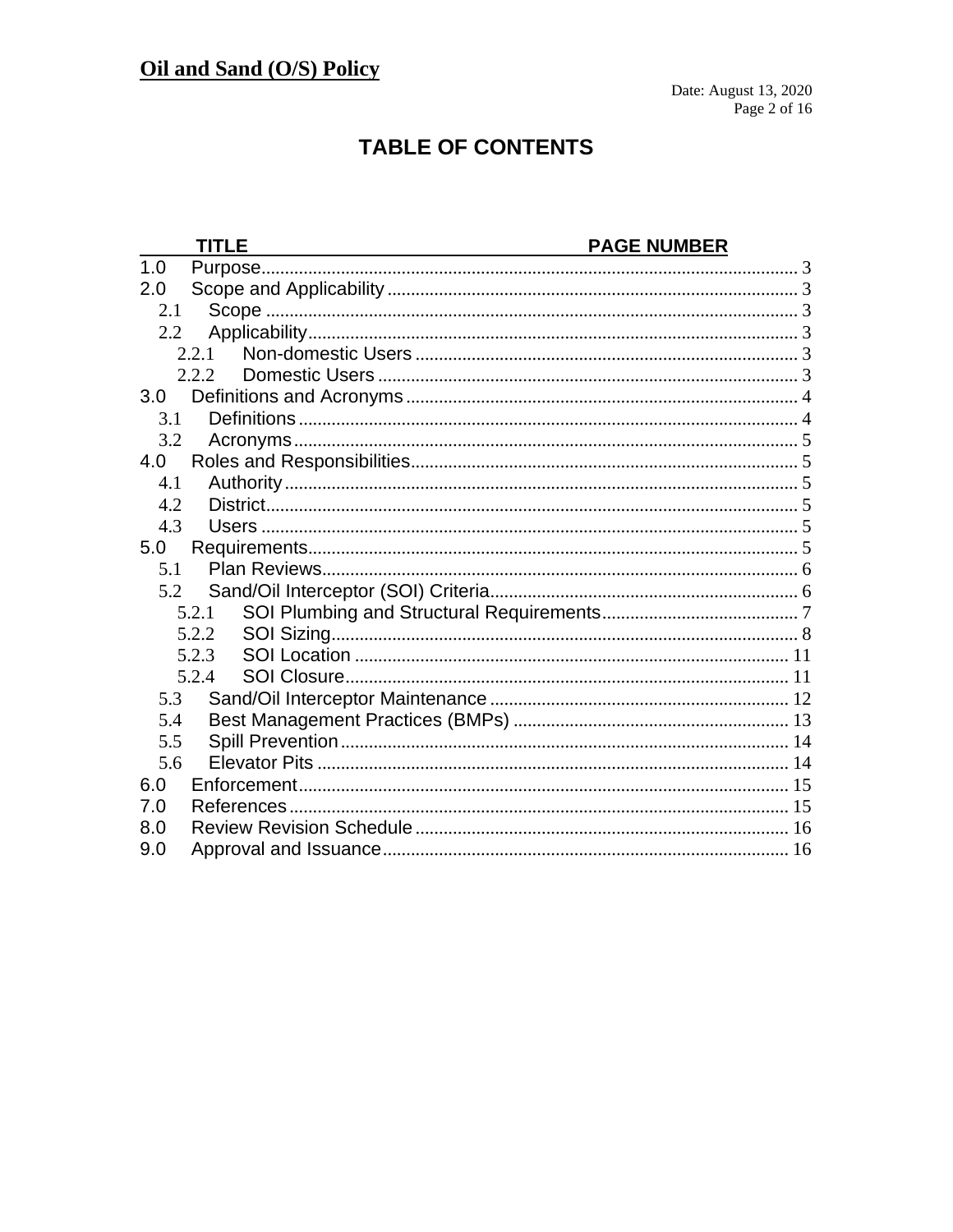## <span id="page-2-0"></span>**1.0 Purpose**

The purpose of this policy is to minimize the loading of petroleum oil, grit, and sand (O/S) entering the collection system and the wastewater treatment plant at the source. O/S can contribute to pass-through of pollutants into the municipal sewage sludge and create a volatile atmosphere within the collection system. Additionally, sand and minerals can cause sewer blockages in low flow lines resulting in a sanitary sewer overflow (SSO) and may cause damage to pumping equipment.

## <span id="page-2-2"></span><span id="page-2-1"></span>**2.0 Scope and Applicability**

#### **2.1 Scope**

This policy encompasses the entire service area of South Fort Collins Sanitation District (SFCSD).

#### <span id="page-2-4"></span><span id="page-2-3"></span>**2.2 Applicability**

#### **2.2.1 Non-domestic Users**

This policy applies to any non-domestic user in the SFCSD service area that has the potential to discharge wastes containing sand, grit, gravel, aggregate, and/or petroleum by-products into the wastewater system. Examples of such businesses or facilities include but are not limited to: automobile or recreational vehicle service stations, fleet maintenance stations, mechanical repair shops, auto body repair and paint shops, car or truck washes, machine shops, garden nurseries, stone cutters, warehouses, and parking garages. These users shall install and maintain a sand/oil interceptor (SOI) and/or implement best management practices (BMP) as directed by the SFCSD Industrial Pretreatment Coordinator.

#### <span id="page-2-5"></span>**2.2.2 Domestic Users**

This policy does not apply to domestic users. However, the best management practices (BMPs) set forth in this policy are recommended for domestic users to assist in keeping the collection system and private sewer lines flowing freely.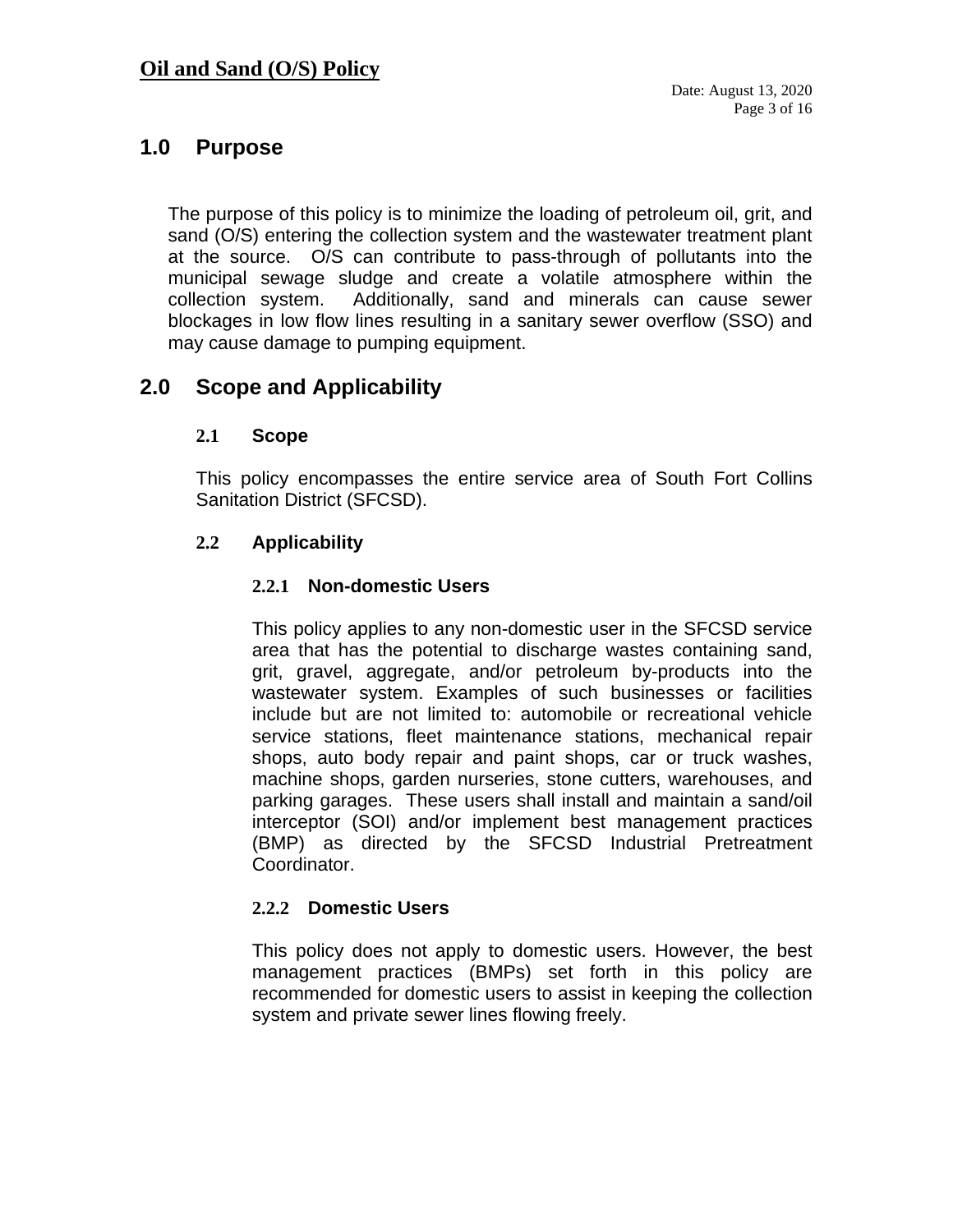## <span id="page-3-0"></span>**3.0 Definitions and Acronyms**

#### <span id="page-3-1"></span>**3.1 Definitions**

*Best Management Practices (BMP) –* Schedules of activities, prohibitions or practices, maintenance procedures, and other management practices; it also includes treatment requirements, operating procedures, and practices to control plant site runoff, spillage or leaks, sludge or waste disposal, or drainage from raw materials storage.

*District –* The SFCSD is herein referred to as the District.

*Domestic User* – Any private residential user that discharges wastes derived from ordinary living processes excluding any commercial or industrial wastes.

*Inactive SOI* – An existing SOI that is no longer being used for its intended purpose.

*Non-domestic User* – Any user that does not meet the criteria for categorization as a domestic user shall be considered a non-domestic user.

*Notice of Violation (NOV) –* A formal written notice served upon a user who has violated or continues to violate any provision of this policy and/or City Municipal Code.

*Publicly Owned Treatment Works (POTW) –* Includes any devices or systems used in the collection, storage, treatment, recycling, and reclamation of sewage and any conveyances, which convey wastewater to the treatment plant.

*Petroleum Oil and Sand (O/S) –* Any hydrocarbon or petroleum product including oils and grease, and/or sand, grit, gravel or any other aggregate.

*Sand/Oil Interceptor (SOI)* – A plumbing appurtenance or appliance that is installed in a sanitary drainage system to intercept O/S from a wastewater discharge and is identified by capacity volume and number of compartments.

**Sanitary Sewer Overflow (SSO)** – A condition whereby untreated sewage is discharged from a sanitary sewer system and into the environment prior to reaching the POTW. SSOs are typically a result of broken or obstructed pipes, equipment failure, or system overload.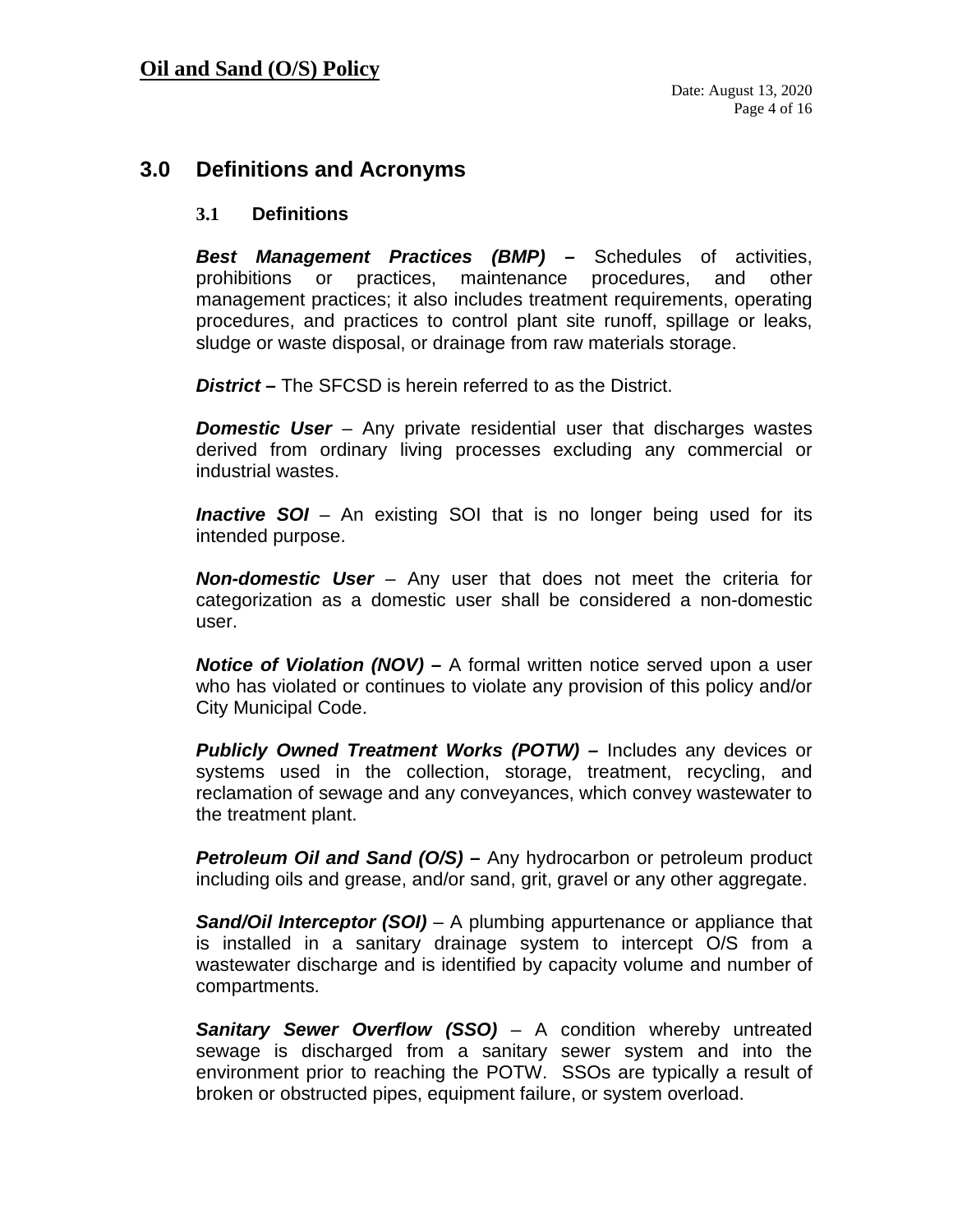*User –* Any person who contributes, causes, or permits the contribution of wastewater into the POTW.

#### <span id="page-4-0"></span>**3.2 Acronyms**

*BMP –* Best management practices *SFCSD* – South Fort Collins Sanitation District *POTW* – Publicly owned treatment works *NOV* – Notice of violation *O/S* – Petroleum oil, grease, and sand *SOI* – Sand/oil interceptor *SSO* – Sanitary sewer overflow

## <span id="page-4-1"></span>**4.0 Roles and Responsibilities**

#### <span id="page-4-2"></span>**4.1 Authority**

This policy was developed under the authority of the South Fort Collins Sanitation District Rules and Regulations.

#### <span id="page-4-3"></span>**4.2 District**

The District is responsible for implementing this policy. Duties include, but are not limited to, reviewing building plans, inspecting applicable users for compliance, and enforcing policy requirements. The District may delegate these responsibilities to referral agencies or outside contractors who represent the District.

#### <span id="page-4-4"></span>**4.3 Users**

Users, to whom this policy applies, as identified in Section 2.2, shall comply with all requirements listed in Section 5.0. The user shall permit inspections by the District with or without notice for the purpose of determining applicability and/or compliance with this policy or applicable sanitation district policy or requirements.

## <span id="page-4-5"></span>**5.0 Requirements**

This section describes the requirements for all applicable users. Prior to purchasing a business or signing a lease for an existing retail or other type of space, it is recommended the user contact the District with questions about the O/S Policy and SOI requirements. This can help users avoid costly mistakes or oversights.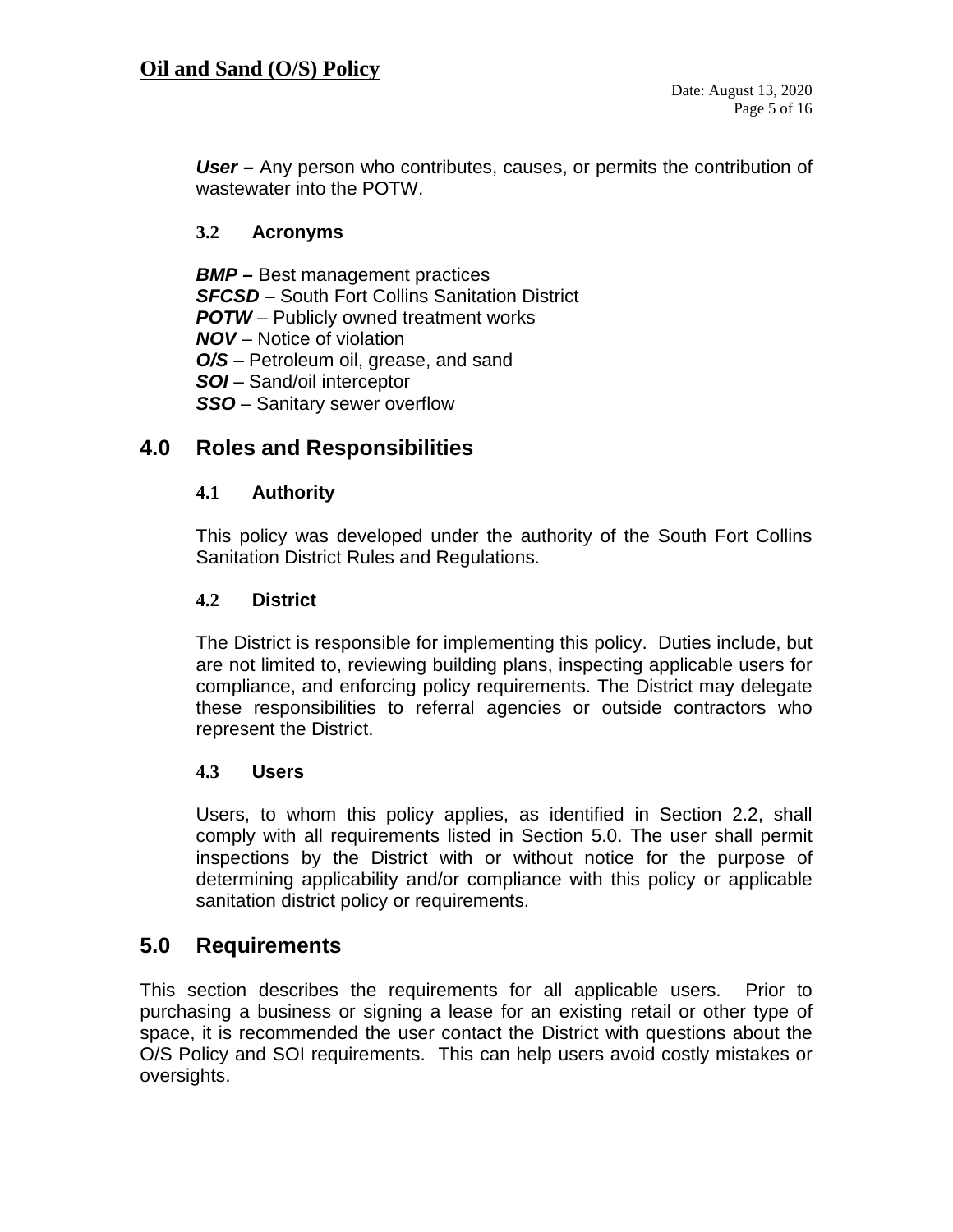#### **5.1 Plan Reviews**

<span id="page-5-0"></span>The user and/or owner of the property, business, or industry or an authorized representative of the user shall contact the District for the purpose of obtaining a plan review. The plan review shall determine the need, size, location, and other requirements of the SOI necessary to control discharges. Written approval from the District must be obtained prior to installation of the SOI. The review of such plans and operating procedures shall in no way relieve the user from the responsibility of modifying such facilities as necessary to produce a discharge acceptable to the District in accordance with SFCSD Rules and Regulations.

Plans shall be submitted for approval prior to any of the following:

- Sale or transfer of ownership of the business,
- Construction of a new building,
- Change in the nature of the services provided or building use that affects the potential to discharge O/S, and/or
- Remodeling of the facility that may result in an increase in flow or O/S loading or that otherwise requires the facility to submit plans or specifications for approval through a building or zoning department, or any other formal approval process of a city, county, or other jurisdiction.

All plans submitted to the District must show the location of the SOI, clearly identify plumbing and plumbing fixtures that connect to the SOI, identify plumbing and plumbing fixture sizes, and a table or schedule identifying plumbing fixtures. Plans shall include proposed SOI size in accordance with the SOI sizing criteria provided in Section 5.2.2. Plans shall include a SOI detail showing internal plumbing, dimensions, cleanouts, and vent piping. If plan approval has been obtained, said plans shall not be deviated from. If a situation warrants the change of an approved plan, an amended copy must be resubmitted to the District for approval.

SOI installation and associated plumbing shall be inspected and approved by the District prior to backfilling.

#### <span id="page-5-1"></span>**5.2 Sand/Oil Interceptor (SOI) Criteria**

All users to whom this policy applies, as identified in Section 2.2 must comply with the requirements of the O/S policy which may include the requirement for installation and operation of a SOI.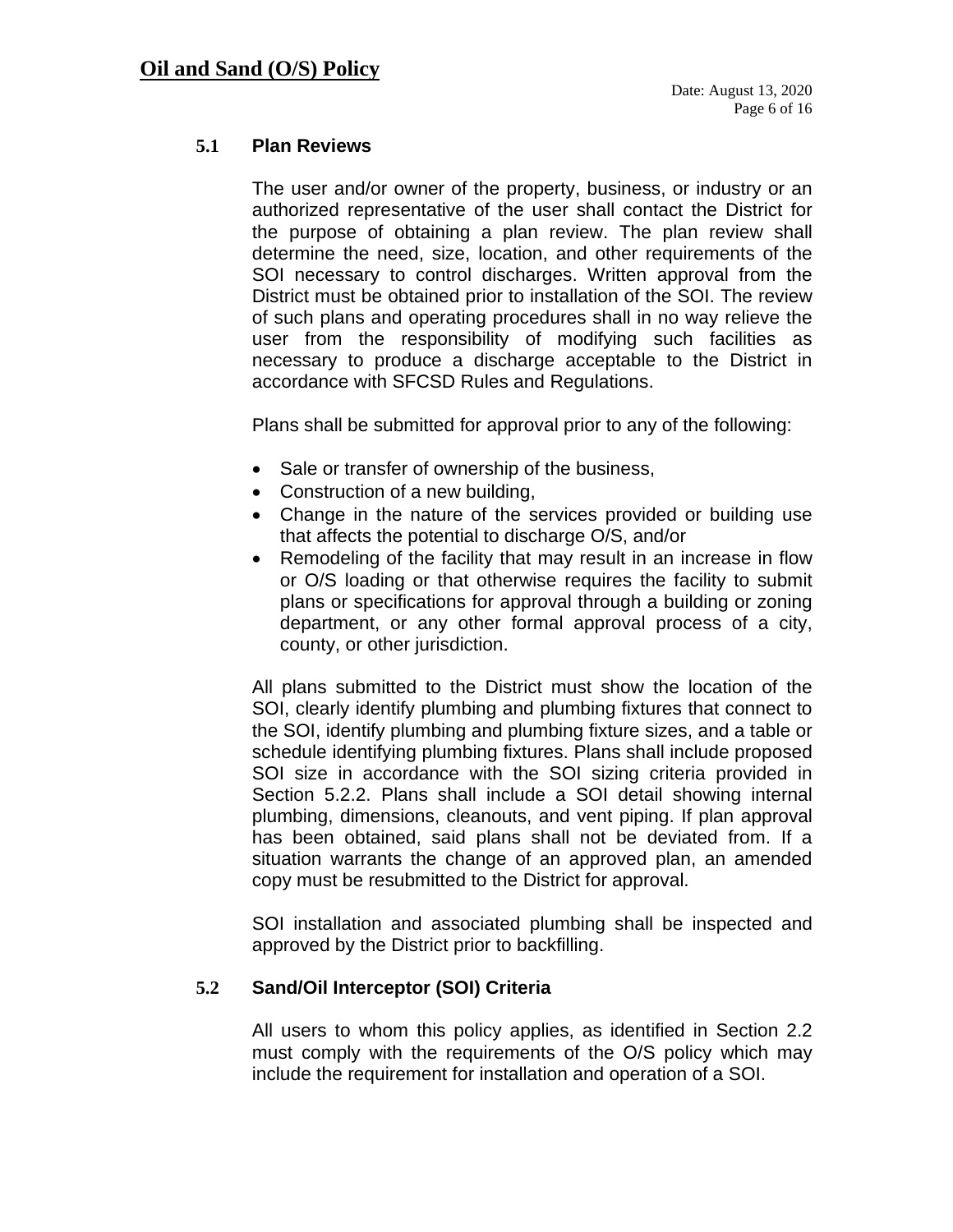#### <span id="page-6-0"></span>**5.2.1 SOI Plumbing and Structural Requirements**

Drains from shop areas, storage areas, mop sinks, wash bays, vehicle storage areas, and/or other areas with the potential to discharge O/S shall be connected to a SOI. If an oil or chemical storage room is too small for all oil and chemicals to be kept in containment or away from any floor drain, a floor drain shall not be placed in that room. Drains from areas which may produce wastewater laden with animal or vegetable fats, oils, and grease (FOG) shall not be routed to the SOI. SOI's shall not be connected to roof drains, downspouts, or otherwise exposed to stormwater runoff. Outdoor drains or wash bays connected to SOI's must be roofed and bermed in such a manner as to keep storm water out of the sanitary sewer collection system.

Each business establishment for which a SOI is required shall have a SOI serving only that business. Common or shared SOIs are not permitted. The District may grant a variance for a common or shared SOI if it is pre-existing. Common SOIs may be re-evaluated for proper sizing and capacity as facilities change business operations, practices, owners, or tenants.

All SOIs and associated plumbing shall be installed by a licensed plumber or contractor. All new SOIs must have two compartments separated by a baffle wall. The primary compartment shall have a volume equal to two-thirds of the total capacity, and the secondary compartment shall have a volume equal to one-third of the total capacity. Each compartment shall be accessible by traffic rated manholes above both the inlet and outlet piping with a minimum diameter of 24 inches. Manhole covers may not be locked, or otherwise fastened in place, such that access is restricted.

All plumbing shall be compatible with wastewater containing O/S, such as PVC. A sampling-T with a removable cap shall be placed at the outlet end of the SOI to allow sampling of effluent. The top of the sampling-T shall be no more than one foot below finished grade. In order to maximize retention time in the primary chamber, the bottom of the inlet piping shall extend down no less than 50% of the total water depth. The bottom of the outlet piping must extend down within 9 to 12 inches from the floor of the SOI. Flow from the primary to secondary compartment shall be through a baffle wall pass-through port or over the top of the baffle. The baffle wall pass-through port or top of the baffle wall shall be no more than 5 inches below water line. If a pass-through port is used, the cross sectional area shall be at least equivalent to the cross sectional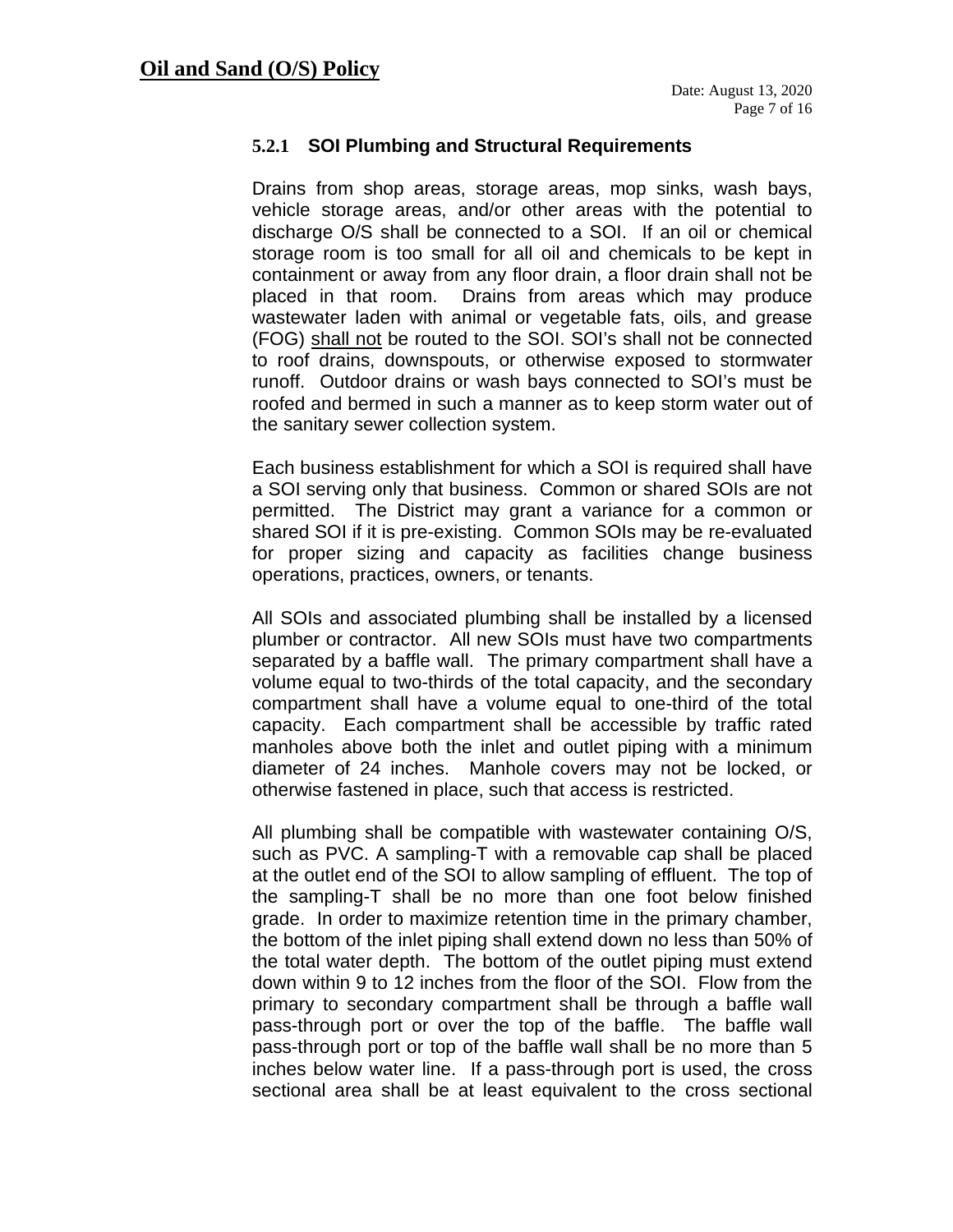area of the inlet piping into the SOI. Support brackets are required for inlet and outlet piping. Clean outs and venting shall be made of PVC. SOIs shall have two (2) vent pipes, one shall vent the body of the SOI and one vent shall connect to the external effluent piping. Vent pipes shall remain independent to a location above finished grade. Each vent pipe must have an accessible clean out prior to joining into a common vent. Vents shall be independent of any other building venting system and shall be in accordance with local building codes. Refer to Figure 1 for a diagram of a SOI.



**Figure 1:** Sand/Oil Interceptor

Car washes with individual wash bays or heavy equipment wash bays shall have a catch basin located directly below the drain of each bay. The catch basin(s) shall be connected to the SOI.

If the District has determined that no SOI is to be installed, the user shall connect all plumbing fixtures listed in Section 5.3.1 to a sanitary sewer line separate from the domestic sanitary sewer line. This separate sanitary sewer line shall have a cleanout located outside of the building to allow the District access for sampling. The separate sanitary sewer line is designed to allow representative compliance sampling and future installation of a SOI should one be required. This line may be combined with the domestic sanitary sewer at a point after this cleanout.

#### <span id="page-7-0"></span>**5.2.2 SOI Sizing**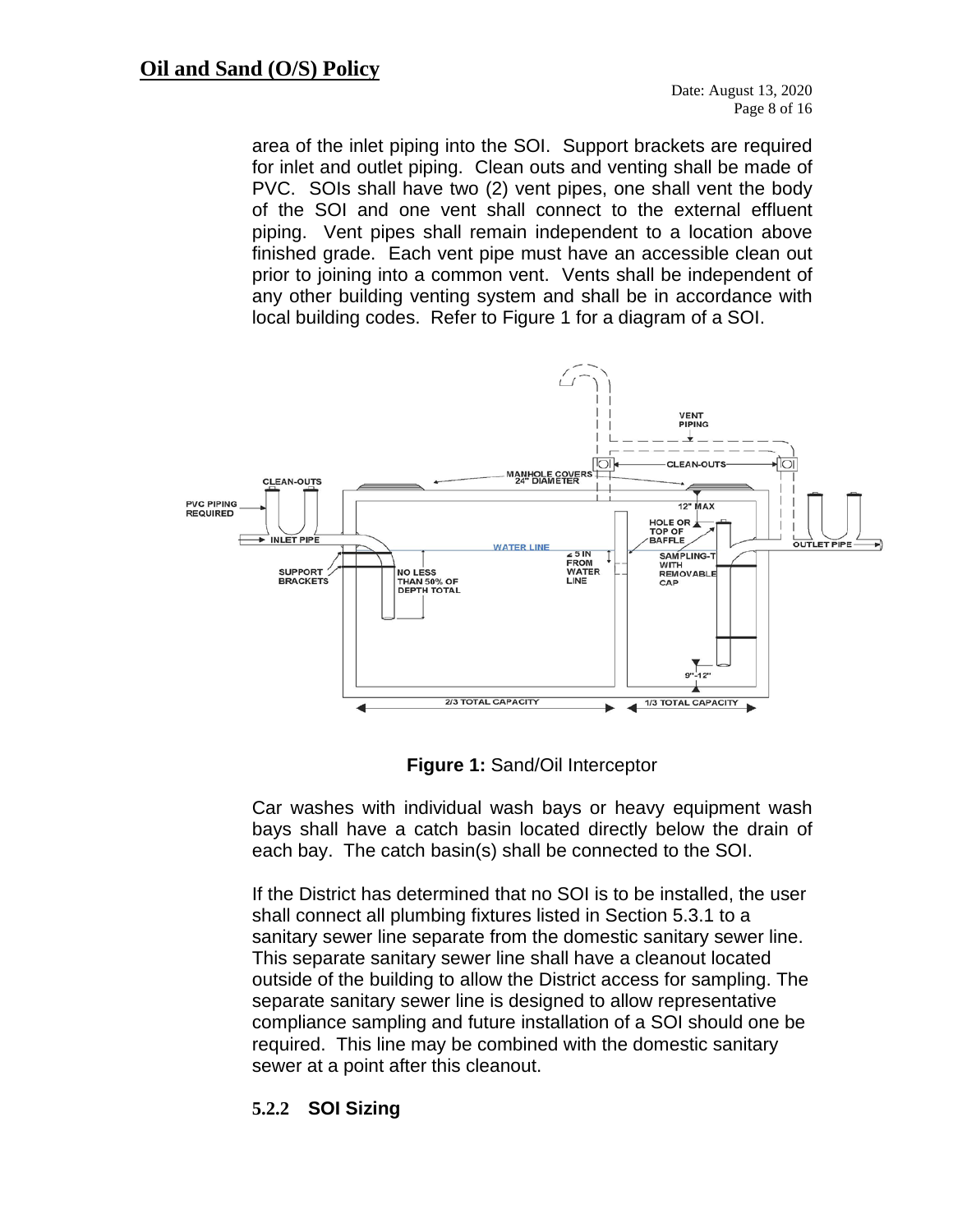The minimum capacity of a SOI is 500 gallons. SOI's shall be adequately sized to protect the POTW and the collection system. When completed, the sizing calculation will provide a minimum holding capacity of the SOI in gallons. SOI sizing is based on surface area and intended use of areas that have the potential to produce O/S. Some facilities may have multiple distinct areas with like or unlike uses, for example, an auto service shop may have repair, storage, and vehicle or equipment washing areas, a car washing facility may have automatic and hand held spray washing bays along with a product storage area.

| <b>PART A: Service Areas, Warehouse/Storage Areas, and Parking Garages:</b> |                          |                                      |                                                              |                                                                          |                                                                |  |  |  |
|-----------------------------------------------------------------------------|--------------------------|--------------------------------------|--------------------------------------------------------------|--------------------------------------------------------------------------|----------------------------------------------------------------|--|--|--|
| Area Description (1)                                                        | Square<br>Footage<br>(2) |                                      | <b>Required SOI</b><br>Cubic Foot<br><b>Holding Capacity</b> | <b>Conversion Factor</b><br>7.48 gallon per<br>Cubic Foot <sup>(4)</sup> | <b>Required Gallons</b><br>of SOI Holding<br>Capacity Per Area |  |  |  |
|                                                                             |                          |                                      | (3)                                                          | 7.48                                                                     | (5)                                                            |  |  |  |
|                                                                             |                          |                                      |                                                              | 7.48                                                                     |                                                                |  |  |  |
|                                                                             |                          |                                      |                                                              | 7.48                                                                     |                                                                |  |  |  |
|                                                                             |                          |                                      |                                                              | 7.48                                                                     |                                                                |  |  |  |
|                                                                             |                          |                                      |                                                              | 7.48                                                                     |                                                                |  |  |  |
|                                                                             |                          |                                      |                                                              | 7.48                                                                     |                                                                |  |  |  |
|                                                                             |                          |                                      |                                                              |                                                                          |                                                                |  |  |  |
| <b>PART B: Commercial Truck, Equipment, and Car Washes:</b>                 |                          |                                      |                                                              |                                                                          |                                                                |  |  |  |
| Wash Bay Description $#$ of Bays (7)<br>(6)                                 |                          | Required SOI Capacity Per Bay<br>(8) |                                                              | <b>Required Gallons</b><br>of SOI Holding<br>Capacity <sup>(9)</sup>     |                                                                |  |  |  |
|                                                                             |                          |                                      |                                                              |                                                                          |                                                                |  |  |  |
|                                                                             |                          |                                      |                                                              |                                                                          |                                                                |  |  |  |
|                                                                             |                          |                                      |                                                              |                                                                          |                                                                |  |  |  |
| Total Required SOI Capacity (Minimum in Gallons) (10)                       |                          |                                      |                                                              |                                                                          |                                                                |  |  |  |

## **Sand/Oil Interceptor (SOI) Sizing Table**

#### Completing the Table:

#### Part A:

- 1. Area Description, e.g. parking garage level 1, west service area, inside vehicle storage area, detailing area. Areas listed shall only include areas with drains that will flow to the SOI.
- 2. Square footage for each area that will or has the potential to drain into the SOI through normal operating processes or cleaning operations. (Length in feet x width in feet). The entire area shall be used in this calculation unless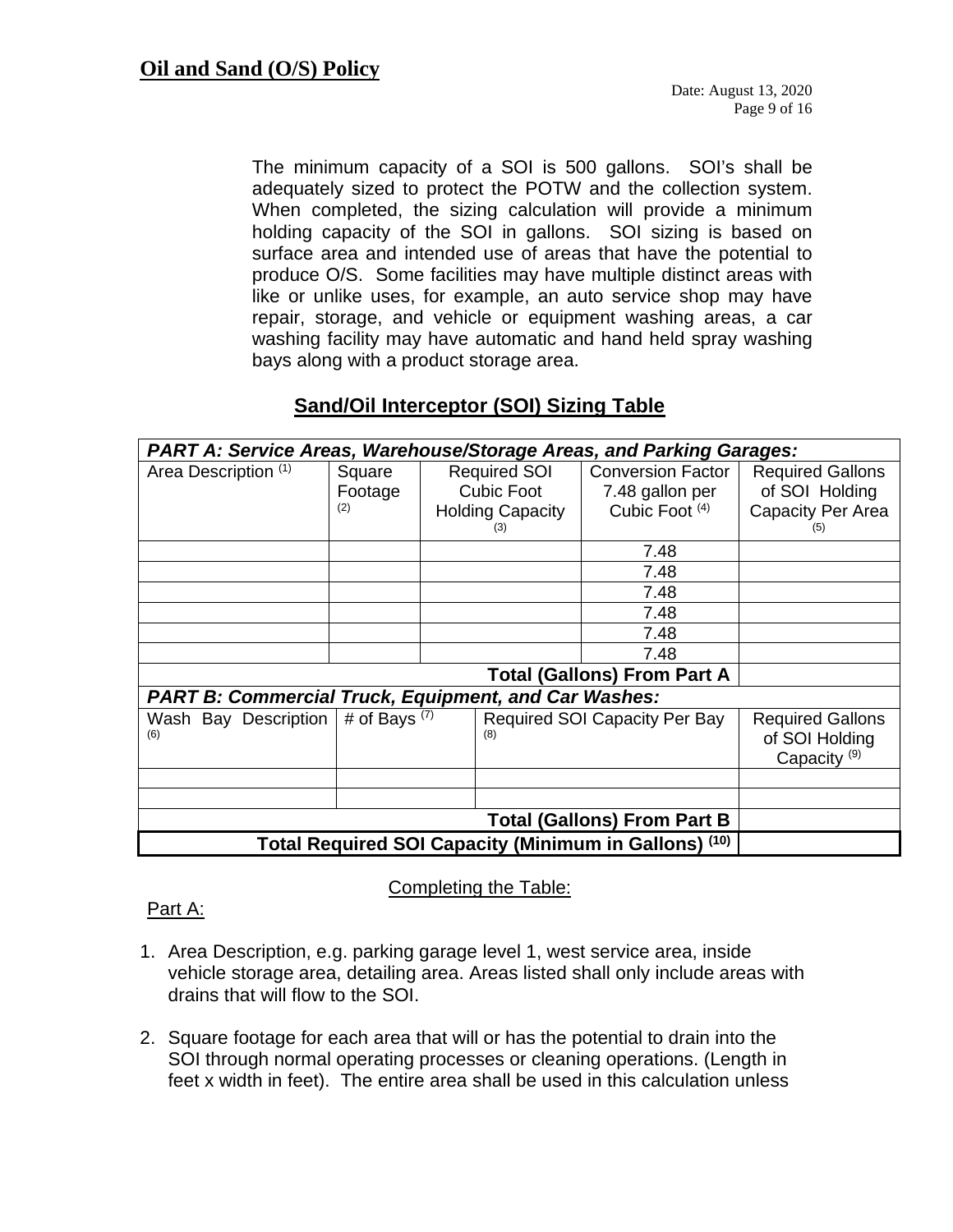there is a physical barrier such as a wall that provides complete isolation of a non-draining area.

- 3. Required SOI Cubic Foot Holding Capacity involves the conversion of each area square footage to cubic feet of SOI holding capacity and shall be calculated as follows:
	- a.) 6 cubic feet of SOI holding capacity for the first 100 square feet of area plus 1 cubic foot of SOI holding capacity for each additional 100 square feet of area.
	- b.) Areas deemed storage or warehouse that has floor drains shall use a calculation conversion of 1 cubic foot of SOI holding capacity per 500 square feet. Areas used for the storage of chemical products are not considered storage/warehouse and shall use part 3 (a) above
	- c.) Commercial parking garages shall use a calculation conversion of 1 cubic foot of SOI holding capacity per 1000 square feet of surface area. Do not include the top level of the parking garage if it is exposed to storm events. Runoff from this level shall be drained to the storm water system.
- 4. Conversion Factor, SOIs are typically sized by gallons of holding capacity (1 cubic foot of SOI holding capacity  $= 7.48$  gallons)
- 5. Required Gallons of SOI Holding Capacity per Area = required SOI cubic foot holding capacity of the area x 7.48 gallons per cubic foot

## Part B:

- 6. Wash Bay Description, either Self Service (hand held spray) or In-Bay Automatic.
- 7. Number of bays employed for each wash bay description
- 8. Required SOI Holding Capacity Per Bay: 180 gallon SOI holding capacity for each Self Service wash bay, 387 gallon SOI holding capacity for each In-Bay Automatic
- 9. Required Gallons of SOI Holding Capacity per wash bay type = number of bays multiplied by required capacity per bay,

#### Total:

10.Total required SOI holding capacity (total gallons from Part A plus total gallons from Part B)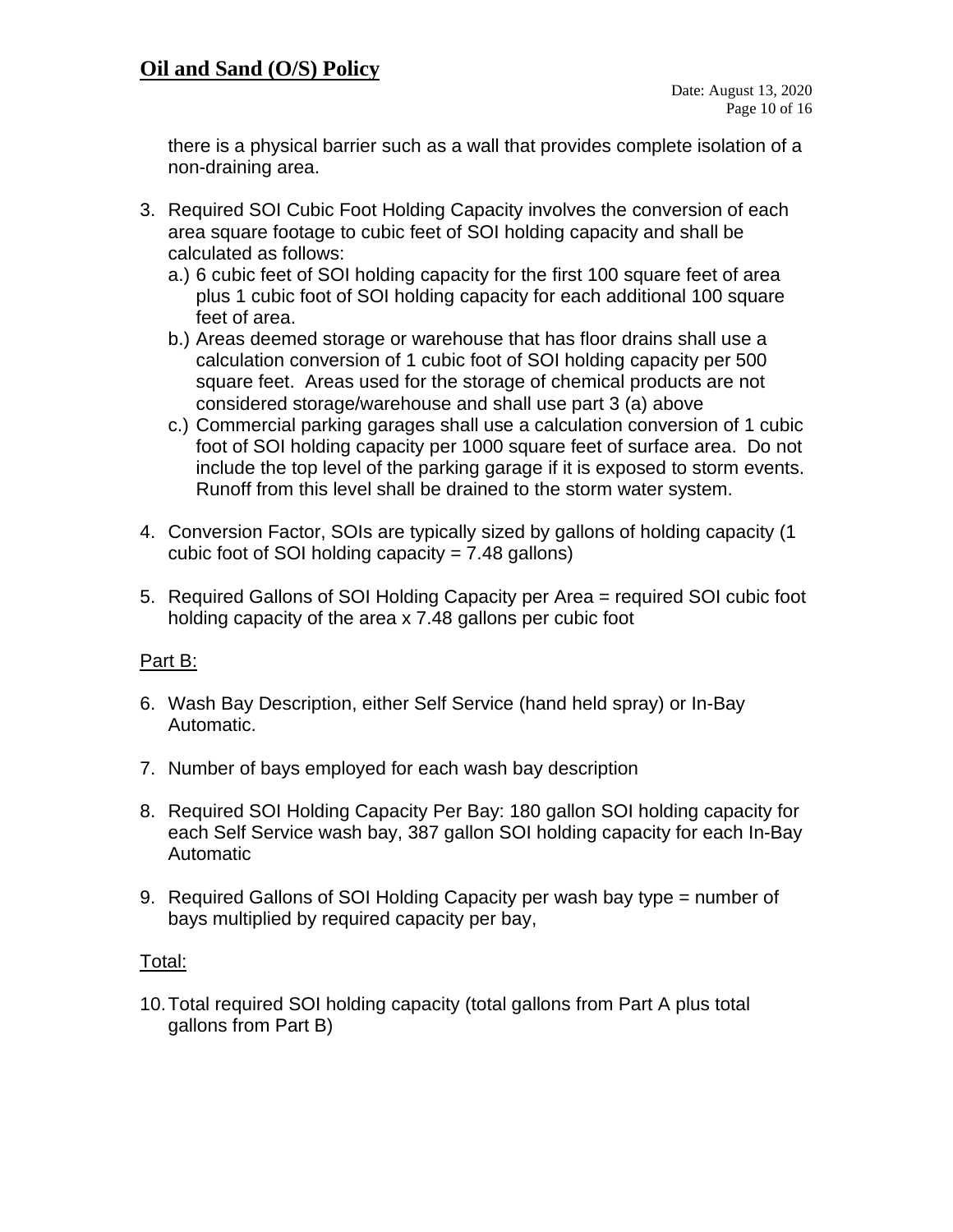In the event a building is to be constructed or remodeled but tenant use information is not known, use the sizing criteria stated in note 3 part (a) above.

Part A shall be used for calculating SOI sizing requirements for industrial uses such as auto service, parking structures, storage/warehouse or miscellaneous processes subject to the O/S Sector Control Program requirements for installing and operating a SOI. Areas used for hand washing and detailing shall use Part A  $(3)(a)$ .

Part B shall be used for facilities deemed commercial truck, equipment, or car washes.

Parts A and B shall be completed for facilities that are deemed mixed use (washing or detailing bays along with areas identified in Part A).

If multiple SOIs are required, a separate Plan Review Form shall be used for each SOI.

An SOI sizing job aid has been prepared to assist in calculating SOI sizing requirements.

#### <span id="page-10-0"></span>**5.2.3 SOI Location**

Each SOI shall be installed and connected to be easily accessible at all times for inspection, cleaning, pumping, and maintenance. Each SOI manhole cover shall be readily accessible and safely removable for servicing and maintaining the SOI in good working condition. The use of ladders, the removal of bulky equipment, or any other circumstances that impedes safe access to service or inspect SOIs shall constitute a violation of accessibility. SOIs are not permitted to be in parking spaces or driveways with heavy traffic. The location of all SOIs shall be shown on the approved site plan and building plans.

#### <span id="page-10-1"></span>**5.2.4 SOI Closure**

The District may determine that a SOI is no longer required for its intended purpose. This may occur when the wastewater flow through the interceptor is significantly lower or non-existent due to changes in operations or physical changes. A lack of flow through the SOI may result in potential health and safety hazards.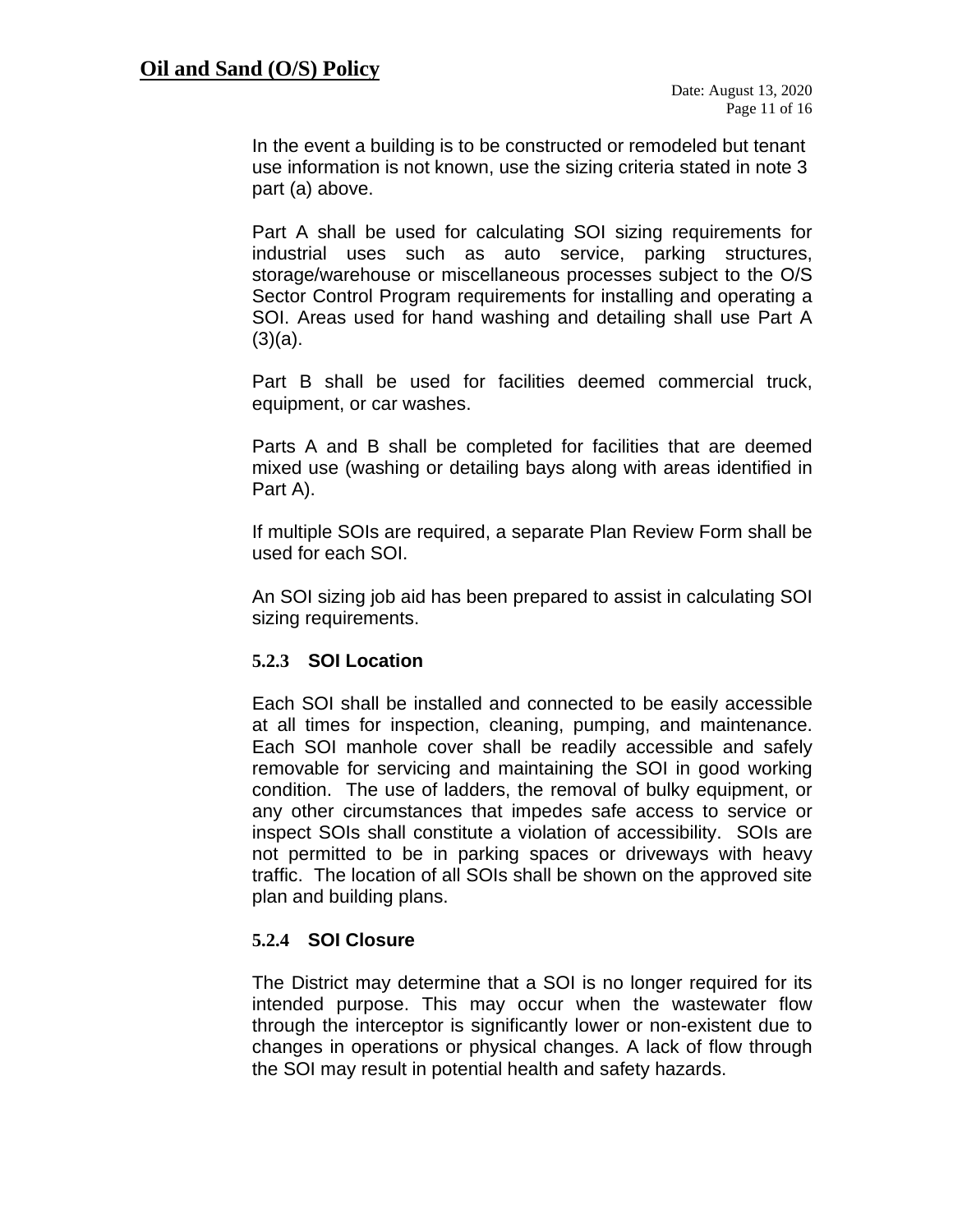Inactive SOIs shall be closed by:

- Complete removal of SOI contents (petroleum oil, solids, water, etc.), performed by a professional service company,
- Submittal of plans or a narrative to the District detailing the proposed scope of work,
- Sealing of all floor drains and fixtures plumbed to the SOI (if capping of SOI inlet and outlet pipes is required), or the installation of a direct pipe connection from the inlet to the outlet,
- Filling of the empty SOI with an appropriate fill material such as sand or fine aggregate, and
- Securing the opening(s) to the interceptor (e.g. cement, weld, etc.), or removing manhole ring and cover and providing adequate surfacing material.

The District may request plans detailing the closure activity and written approval from the District may be required prior to beginning work. Inspections of closure activities may be required by the District prior to securing the opening of the SOI. The user may be required to notify the District prior to closure of the SOI to allow for inspection.

#### <span id="page-11-0"></span>**5.3 Sand/Oil Interceptor Maintenance**

SOIs shall be maintained, at the expense of the user, by regularly scheduled pumping to ensure the proper operation necessary to efficiently intercept O/S from the user's wastewater, prevent a sanitary sewer overflow (SSO) and prevent the discharge of said materials into the POTW.

A SOI shall be serviced at a minimum of every 90 days for truck washes, heavy equipment washes, and commercial car washes. A SOI shall be serviced at a minimum once per year for all other users. The SOI may be required to be serviced more frequently as needed to ensure that the total accumulation of solids, debris, and oil does not exceed twenty-five percent (25%) of the SOIs total capacity. The District may allow a less frequent pumping schedule if the user can demonstrate the SOI does not need to be pumped per policy requirements. Users seeking a modified pumping schedule shall complete an application including information that demonstrates that less frequent pumping schedule is adequate. Applications will be reviewed by the District. Written approval must be obtained by the District before any modified pumping schedule can be implemented. All users are required to structurally maintain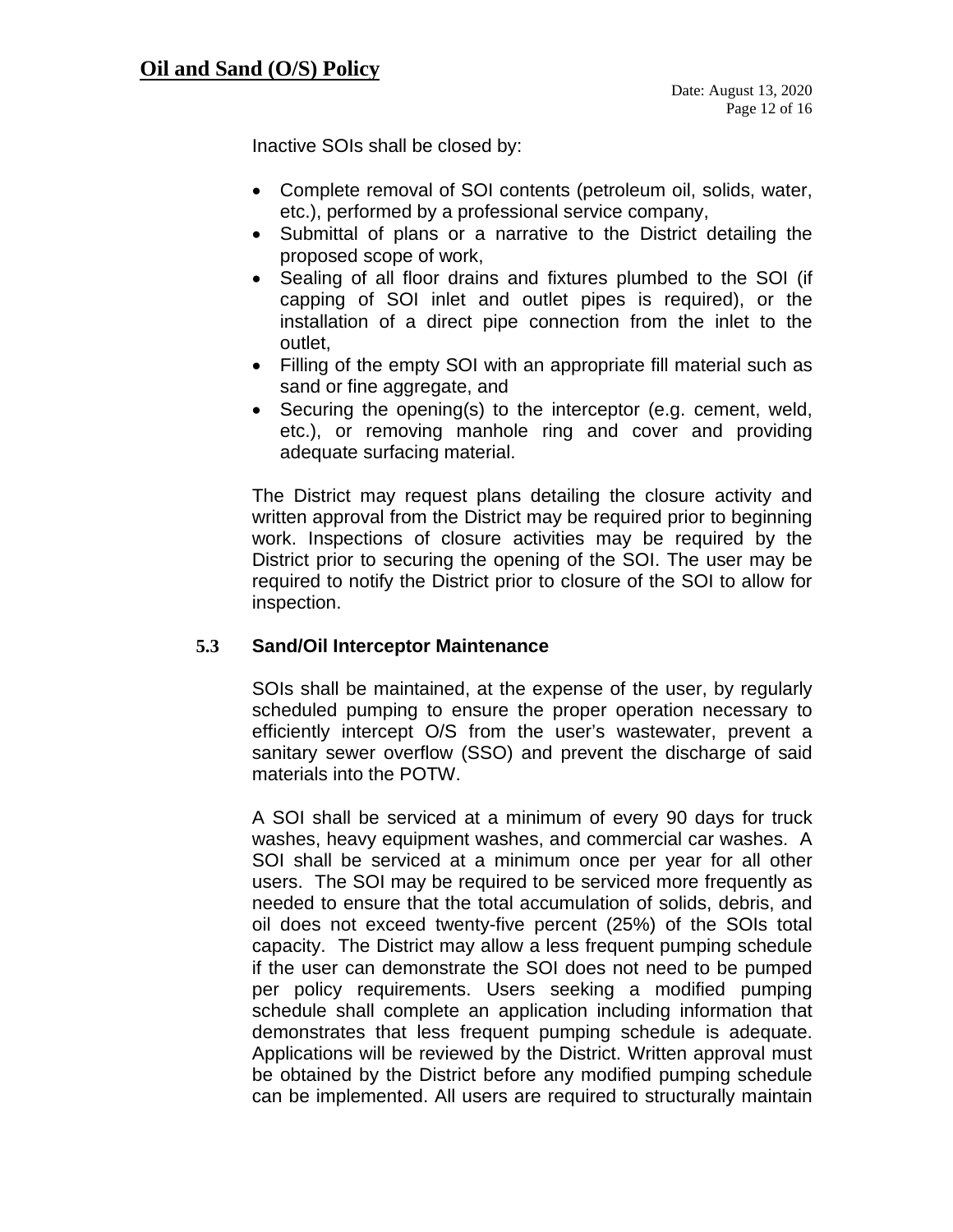all components of their SOI as per the design requirements in Section 5.3.1 of this document.

SOI maintenance shall be done in a workman-like manner only by a business or professional normally engaged in the servicing of such plumbing fixtures. Partial removal of contents is not allowed. Contents removed from SOIs shall be hauled off-site and disposed of properly. Under no circumstances shall the SOI's contents be reintroduced to the sanitary sewer system. The user must take reasonable steps to assure that all waste is properly disposed of at a facility in accordance with federal, state and local regulations (i.e. through a certification by the hauler included on the waste manifest or trip ticket for each load). Users are responsible for the maintenance, servicing, and proper waste disposal and cannot abrogate this responsibility to a contractor, pumping service, or any other agent.

All records, receipts, and manifests of SOI maintenance, removal of SOI contents, and off-site hauling of O/S waste shall remain on the premises and accessible for review by the District at any time for a minimum of three (3) years. The District may require a user that falls under the provisions of this policy to submit copies of all records, receipts, and manifests of SOI maintenance, removal of SOI contents, and off-site hauling of O/S waste.

In the event a SOI is not properly maintained by the user, the District may authorize such maintenance work to be performed on behalf of the user. The costs of such maintenance shall be billed directly to the user and shall become part of the charges due and owing to the District and shall constitute a lien against the property until paid in full.

#### <span id="page-12-0"></span>**5.4 Best Management Practices (BMPs)**

The purpose of BMPs is to minimize the discharge of O/S into the sanitary sewer system. The following BMPs shall be implemented by nondomestic users to whom this policy applies:

- **Installation of mesh screens**. Facilities with the potential to discharge debris greater than 1/2" in any dimension shall install a mesh screen or similar device to prevent such debris from entering the SOI.
- **Storage and disposal of wastes and raw materials**. SOIs shall not be used as a means for disposal of unused, spent or spilled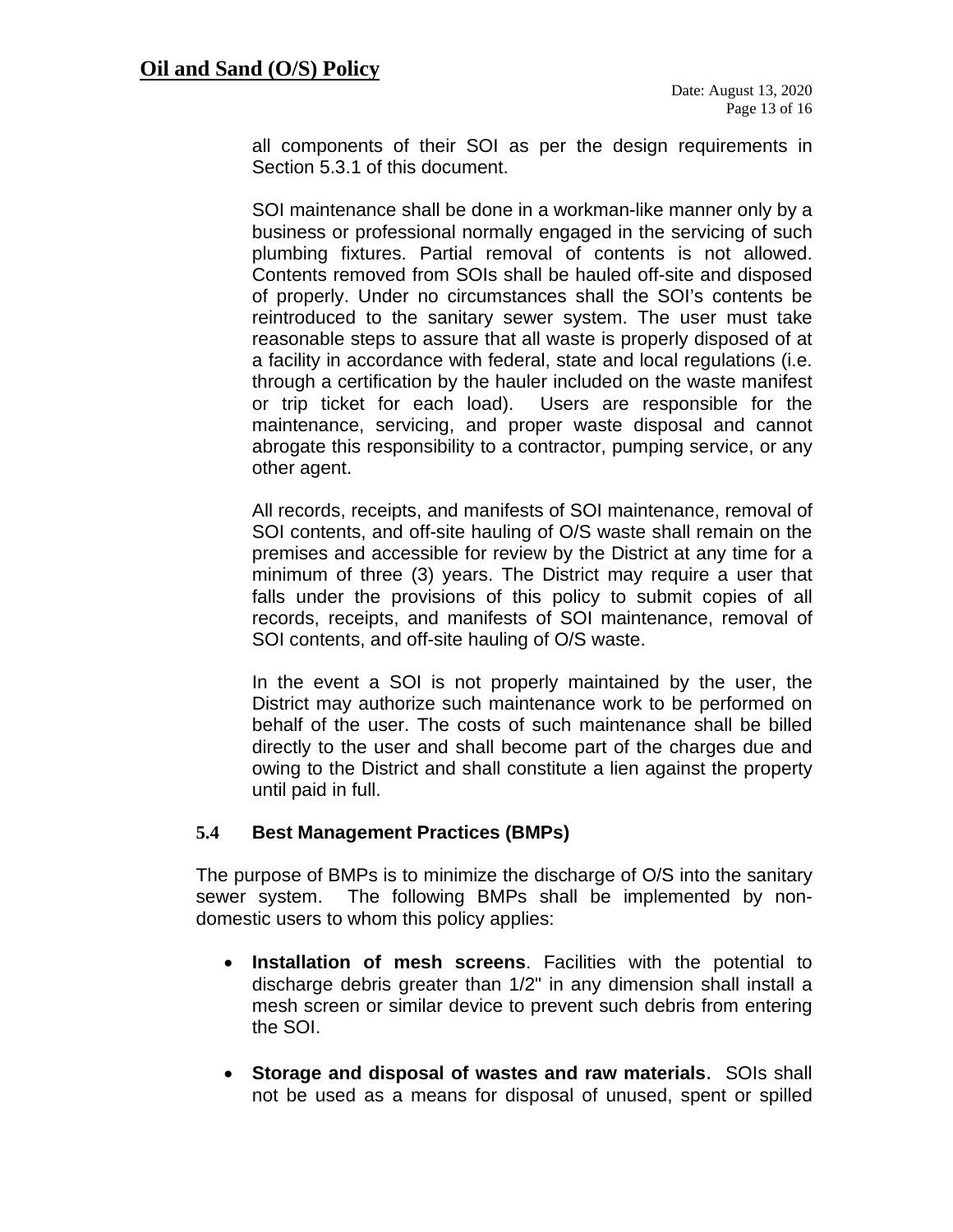chemicals, automotive waste fluids, hazardous wastes or sludges. Such wastes shall be stored in appropriate containers in volumes consistent with local and state environmental regulations until collected for recycling and/or disposal by professional waste haulers. Such containers shall be maintained to ensure that they do not leak.

- **Employee training.** Employee training shall be provided as part of the normal orientation process and annually thereafter and shall include, at a minimum, the following subjects:
	- o How to sweep floors prior to floor wash down to ensure there is no excessive oil, debris, sand or metal shavings entering the sanitary sewer,
	- o The location, use, and disposal of absorption products to clean any spills (washing spills into drains is prohibited),
	- o How to properly collect and dispose or transfer oils and other wastes into designated containers without spilling, and
	- o Proper indoor storage of batteries off of floors and away from drains
- **Signage.** Signs shall be posted above sinks and similar devices located in process areas prohibiting the discharge of oil and other chemical waste down the drains.

#### <span id="page-13-0"></span>**5.5 Spill Prevention**

All users are required to have measures in place to control unwanted discharge to the sanitary sewer. Chemicals, waste oils, and other liquid products must be stored away from drains, away from traffic areas or within containment to reduce the potential for spills reaching the sanitary sewer and/or the environment.

#### <span id="page-13-1"></span>**5.6 Elevator Pits**

This section is applicable to new building construction or remodeling projects in which an elevator is to be installed.

If the elevator shaft is required to have a floor drain or sump pit with sump pump the associated plumbing shall not be directly connected to the sanitary sewer.

• If a SOI is present or is required to be installed per Section 5.2, wastewater from the floor drain or elevator pit shall be plumbed through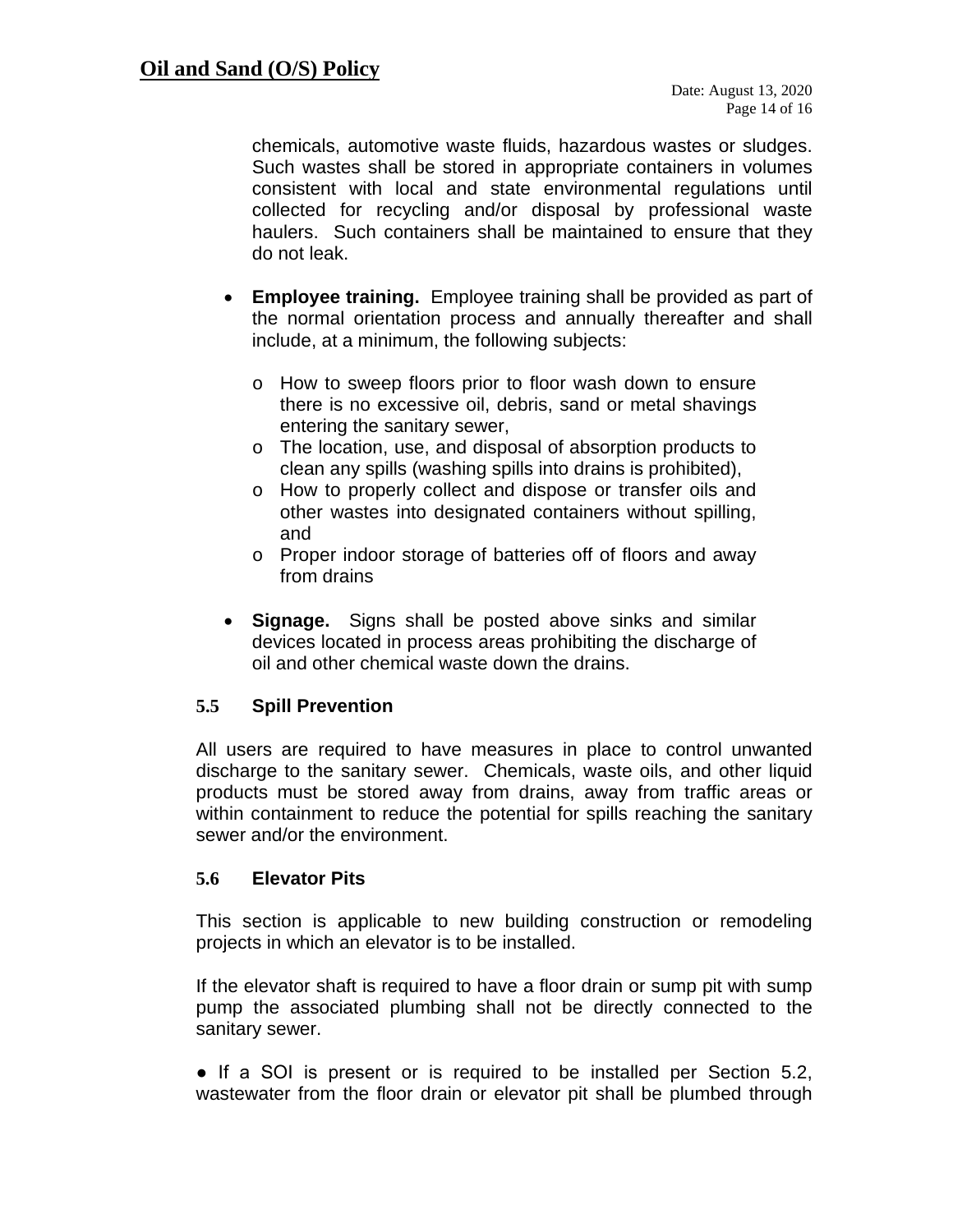## **Oil and Sand (O/S) Policy**

the SOI. A SOI shall not be installed for the sole purpose of draining the elevator pit, because not enough wastewater will pass through the SOI to allow it to function as designed. Elevator pits shall not be plumbed to a gravity grease interceptor.

• If a SOI is not present or required based on other infrastructure, the designer has the choice to drain the elevator pit through an oil separator or an oil sensing device with alarm shall be connected to a control device that will energize a valve to halt the wastewater flow. The designer may also drain the elevator pit to a holding reservoir or tank for off-site disposal

## <span id="page-14-0"></span>**6.0 Enforcement**

The District has the authority to enforce Pretreatment requirements both administratively and judicially as determined in City Municipal Code. Enforcement response is based on the concept of escalating enforcement actions.

Upon inspection of a user's facility, SOI and/or BMPs, the user will be provided a hard copy or electronic version of the inspection form. The inspection form will contain the inspection results and will indicate the deadline for any corrective actions, if necessary.

Typical corrective action deadlines are as follows:

- Chemical storage/ secondary containment issues must be resolved within fifteen (15) calendar days;
- SOI repairs must be completed within fifteen (15) calendar days;
- SOI pumping must be completed within five (5) calendar days;
- Spills or leaks shall be cleaned-up within 24 hours;
- Missing or damaged floor drain covers or grates screens must be repaired or replaced within fifteen (15) calendar days;
- Missing District required signage must be immediately replaced; and
- Violations involving improper employee BMP adherence shall require retraining of the employee and documentation of such training shall be made available for District review during a follow-up inspection.

If a user fails to make the corrections within the specified timeframe provided on the inspection form additional violations shall be issued with more stringent corrective action deadlines. If non-compliance continues or reoccurs, escalating enforcement shall be initiated per the Control Authorities Enforcement Response Plan.

## <span id="page-14-1"></span>**7.0 References**